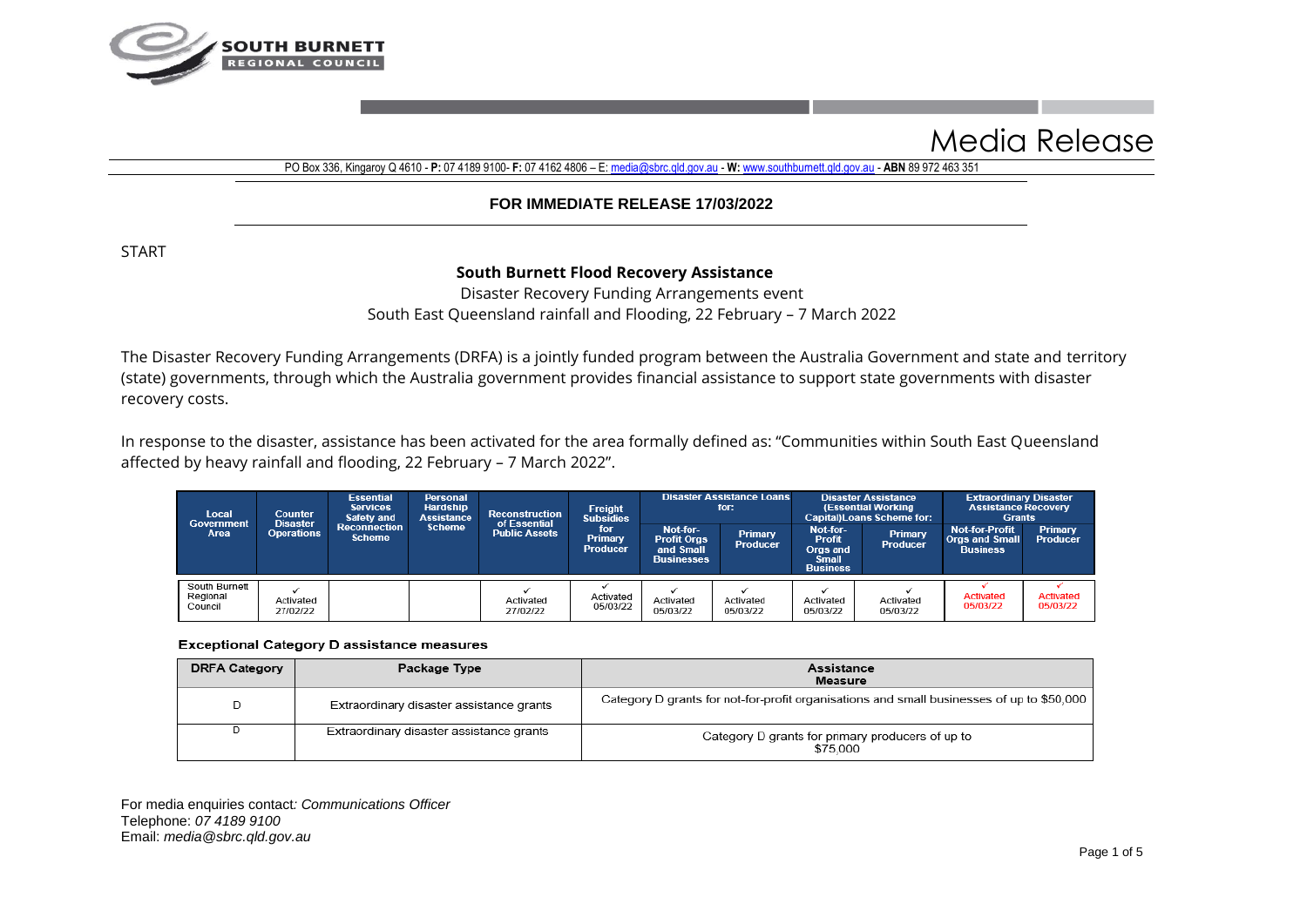## **DRFA ASSISTANCE MEASURES ACTIVATED**

# **Reconstruction of Essential Public Assets (including Emergency Works and Immediate Reconstruction)**

| <b>Emergency Works</b>                                                                                       | To assist local governments and state agencies to undertake urgent<br>activities necessary following an eligible disaster to temporarily<br>restore an eligible essential public asset to enable itto operate/be<br>operated at an acceptable level of efficiency to support the<br>immediate recovery of a community.                                                                         |
|--------------------------------------------------------------------------------------------------------------|------------------------------------------------------------------------------------------------------------------------------------------------------------------------------------------------------------------------------------------------------------------------------------------------------------------------------------------------------------------------------------------------|
| Immediate Reconstruction<br>Works                                                                            | To assist state agencies or local governments to immediately and<br>permanently reconstruct damaged essential public assets to pre-<br>disaster function immediately after the eligible disaster.<br>Reconstruction of Essential Public Assets are works undertaken by<br>local governments and state agencies and to reconstruct damaged<br>essential public assets to pre-disaster function. |
| Reconstruction of<br>$\bullet$<br><b>Essential Public Assets:</b>                                            | To assist local governments and state agencies to reconstruct<br>damaged essential publicassets to pre-disaster function.                                                                                                                                                                                                                                                                      |
| Assistance for not-for-profit organisations:                                                                 |                                                                                                                                                                                                                                                                                                                                                                                                |
| Disaster Assistance (Not-<br>for-Profit Organisation)<br>Loans                                               | Concessional interest rate loans to assist not-for-profit<br>organisations whose assets have beensignificantly damaged by an<br>eligible disaster, to repair or replace the damaged assets.                                                                                                                                                                                                    |
| Disaster Assistance<br>(Essential Working<br>Capital) Loans Scheme for<br>Not-for-Profit<br>Organisation     | Concessional interest rate loans to assist not-for-profit<br>organisations that have suffered a significant loss of income as a<br>consequence of an eligible disaster, by providing a concessional<br>loan for essential working capital required to continue operations.                                                                                                                     |
| <b>Extraordinary Disaster</b><br>$\bullet$<br>Assistance Recovery<br>Grants - Not-for-profit<br>Organisation | Grants for not-for-profit organisations who have suffered direct<br>damage caused by an eligible disaster. Grants are aimed at<br>covering the cost of clean-up and reinstatement, but not at<br>providingcompensation for losses.<br>Contact Queensland Rural and Industry Development Authority on<br>1800 623 946 or www.grida.gld.gov.au                                                   |
| <b>Assistance for primary producers:</b>                                                                     |                                                                                                                                                                                                                                                                                                                                                                                                |
| Disaster Assistance<br>$\bullet$<br>(Primary Producer) Loans                                                 | Concessional interest rate loans to assist primary producers<br>whose assets have been significantlydamaged by an eligible<br>disaster, to recover and return to viable operations.                                                                                                                                                                                                            |
| Disaster Assistance<br>(Essential Working<br>Capital) Loans Scheme for<br><b>Primary Producer</b>            | Concessional interest rate loans to primary producers who have<br>suffered a significant loss of income as a result of an eligible<br>disaster by providing the essential working capital required to<br>continue business operations.                                                                                                                                                         |
| <b>Extraordinary Disaster</b><br>$\bullet$<br>Assistance Recovery<br><b>Grants - Primary</b><br>Producer     | Grants for primary producers who have suffered direct damage<br>caused by an eligible disaster. Grants are aimed at covering the<br>cost of clean-up and reinstatement, but not at providing<br>compensation for losses.                                                                                                                                                                       |
|                                                                                                              | Contact Queensland Rural and Industry Development Authority                                                                                                                                                                                                                                                                                                                                    |

For media enquiries contact*: Communications Officer*  Telephone: *07 4189 9100* Email: *medi[a@sbrc.qld.gov.au](mailto:dosbourne@southburnett.qld.gov.au)*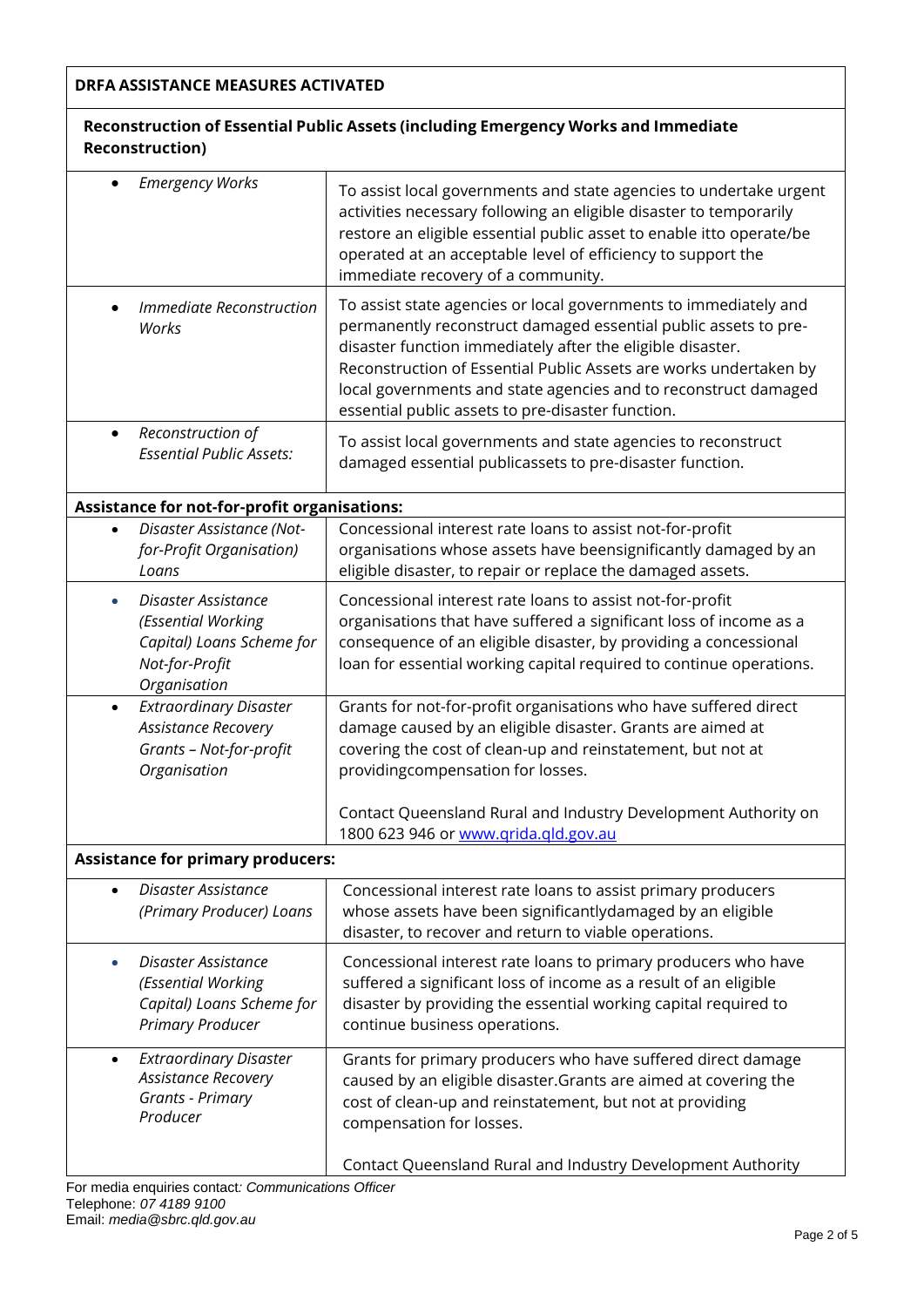|                                                                                                     | on 1800 623 946 or www.grida.gld.gov.au                                                                                                                                                                                                                                                                                            |
|-----------------------------------------------------------------------------------------------------|------------------------------------------------------------------------------------------------------------------------------------------------------------------------------------------------------------------------------------------------------------------------------------------------------------------------------------|
| Freight Subsidies for<br>$\bullet$<br><b>Primary Producer</b>                                       | or water for livestock, building, fencing equipment or machinery<br>to the primary producer's home property.                                                                                                                                                                                                                       |
|                                                                                                     | Contact Department of Agriculture and Fisheries on 132523 or<br>www.daf.gld.gov.au                                                                                                                                                                                                                                                 |
| <b>Assistance for small businesses:</b>                                                             |                                                                                                                                                                                                                                                                                                                                    |
| Disaster Assistance (Small<br><b>Business)</b> Loans                                                | Concessional interest rate loans to assist small businesses whose<br>assets have been significantlydamaged by an eligible disaster, to<br>recover and return to viable operations.                                                                                                                                                 |
| Disaster Assistance<br>(Essential Working<br>Capital) Loans Scheme for<br><b>Small Business</b>     | Concessional interest rate loans to assist small businesses that<br>have suffered a significant loss ofincome as a consequence of an<br>eligible disaster, by providing a concessional loan for essential<br>working capital required to continue business operations.                                                             |
| <b>Extraordinary Disaster</b><br>$\bullet$<br><b>Assistance Recovery</b><br>Grants - Small Business | Grants for small business who have suffered direct damage<br>caused by an eligible disaster. Grants are aimed at covering the<br>cost of clean-up and reinstatement, but not at providing<br>compensation for losses.<br>Contact Queensland Rural and Industry<br>Development Authority on 1800 623 946 or<br>www.grida.gld.gov.au |

| OTHER FINANCIAL SUPPORT / ASSISTANCE               |                                                                                                                                                                                                                                                                                                                                                                                                                                                                                                                                                                                                                                                                                                                                                                                                                                                                                                                                                                                                                                                                             |  |  |  |
|----------------------------------------------------|-----------------------------------------------------------------------------------------------------------------------------------------------------------------------------------------------------------------------------------------------------------------------------------------------------------------------------------------------------------------------------------------------------------------------------------------------------------------------------------------------------------------------------------------------------------------------------------------------------------------------------------------------------------------------------------------------------------------------------------------------------------------------------------------------------------------------------------------------------------------------------------------------------------------------------------------------------------------------------------------------------------------------------------------------------------------------------|--|--|--|
| BlazeAid - Murgon                                  | BlazeAid works with families and individuals who are in genuine<br>need of volunteer assistance. This includes those affected who<br>are not insured or are under-insured for the cost of rebuilding<br>their fences, or where their personal, physical or financial<br>circumstances are such that they are in genuine need of<br>BlazeAid's assistance.<br>BlazeAid is a volunteer-based organization. We assist rural<br>families and individuals to help clear, repair or replace fences that<br>have been lost as a result of natural disasters such as bushfires,<br>floods or cyclones. Where there is enough need in a community,<br>we establish a basecamp (in conjunction with local shires and/or<br>community groups) where volunteers live in their caravans,<br>motorhomes, etc., or in other suitable accommodation.<br><b>Fencing Starting:</b><br>Address: Murgon Showgrounds, 38 MacAlister Street, Murgon Qld<br>Coordinator: Ron Murphy 0449 825 108<br>Donations and General Enquiries: Debbie Buttler 0418990267<br>Email: blazeaid.murgon@gmail.com |  |  |  |
| Australian Government Disaster<br>Recovery Payment | Support for eligible people adversely affected by the South-East<br>Queensland (QLD) Floods in February 2022 South East Queensland<br>Floods, February 2022 - Australian Government Disaster Recovery<br>Payment - Services Australia This is different to the January 2022<br>Queensland Floods, January 2022 - Natural disaster - Services<br><b>Australia</b>                                                                                                                                                                                                                                                                                                                                                                                                                                                                                                                                                                                                                                                                                                            |  |  |  |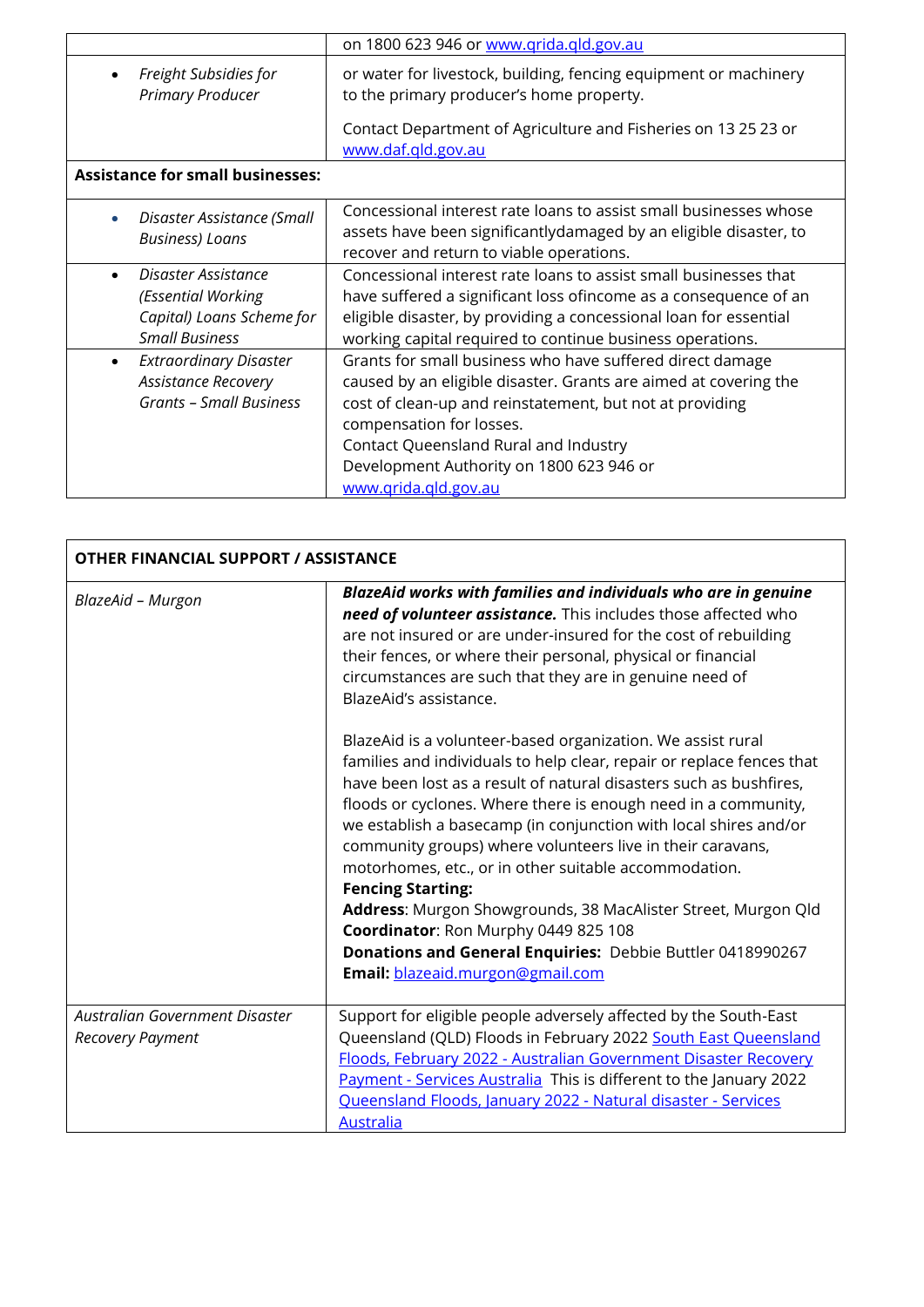| Assistance for primary producers | Primary producers across the region impacted by the SEQ Rainfall<br>and Flooding event in February 2022 and the ex-Tropical Cyclone<br>Seth rainfall event in January 2022, can apply for natural disaster<br>recovery assistance. For more information or to apply visit For<br>primary producers   Queensland Rural and Industry Development<br>Authority (grida.gld.gov.au) or free call 1800 623 946. Loans,<br>Assistance and Freight Subsidies for Primary Producers are also<br>available to assist primary producers. Contact QRIDA on 1800 623<br>946 or visit For primary producers   Queensland Rural and<br>Industry Development Authority (grida.gld.gov.au); contact the |
|----------------------------------|----------------------------------------------------------------------------------------------------------------------------------------------------------------------------------------------------------------------------------------------------------------------------------------------------------------------------------------------------------------------------------------------------------------------------------------------------------------------------------------------------------------------------------------------------------------------------------------------------------------------------------------------------------------------------------------|
|                                  | Department of Agriculture and Fisheries on 13 25 23 or visit Rural<br>disaster recovery   Business Queensland                                                                                                                                                                                                                                                                                                                                                                                                                                                                                                                                                                          |
| Rural Aid Ltd                    | Financial assistance of one-off \$1,000 payment towards a bill or<br>Gift Cards. Rural Aid Ltd also provides fodder, counselling and a<br>volunteer Farm Army to assist disaster impacted<br>properties. Phone: 1300 327 624 or www.ruralaid.org.au                                                                                                                                                                                                                                                                                                                                                                                                                                    |
|                                  | Please note you MUST be a Primary Producer and have a<br>current ABN. Your payment will NOT be paid if you do not<br>meet the criteria.                                                                                                                                                                                                                                                                                                                                                                                                                                                                                                                                                |

| <b>GENERAL MENTAL HEALTH AND WELLBEING SERVICES</b>                                  |                                                               |  |  |  |
|--------------------------------------------------------------------------------------|---------------------------------------------------------------|--|--|--|
| Phone support: If you know of someone that is distressed and needs assistance, call: |                                                               |  |  |  |
| Lifeline                                                                             | 13 11 14                                                      |  |  |  |
| Beyond Blue                                                                          | 1300 224 636                                                  |  |  |  |
| Kids Helpline                                                                        | 1800 551 800                                                  |  |  |  |
| 1800 RESPECT (1800 737 732)                                                          | National Sexual, Domestic Family Violence Counselling Service |  |  |  |
| DV Connect                                                                           | 1800 811 811                                                  |  |  |  |
| Qld Homeless Hotline                                                                 | 1800 474 753                                                  |  |  |  |
| Parent line                                                                          | 1300 301 300                                                  |  |  |  |
| Men's line                                                                           | 1300 789 978                                                  |  |  |  |
| <b>Red Cross</b>                                                                     | 1800 733 111 - Link to all Red Cross emergency resources      |  |  |  |
| Rental Tenancy Authority                                                             | 1300 744 263                                                  |  |  |  |
| <b>Rural Health Connect</b>                                                          | 0427 692 377 - referrals@ruralhealthconnect.com.au            |  |  |  |